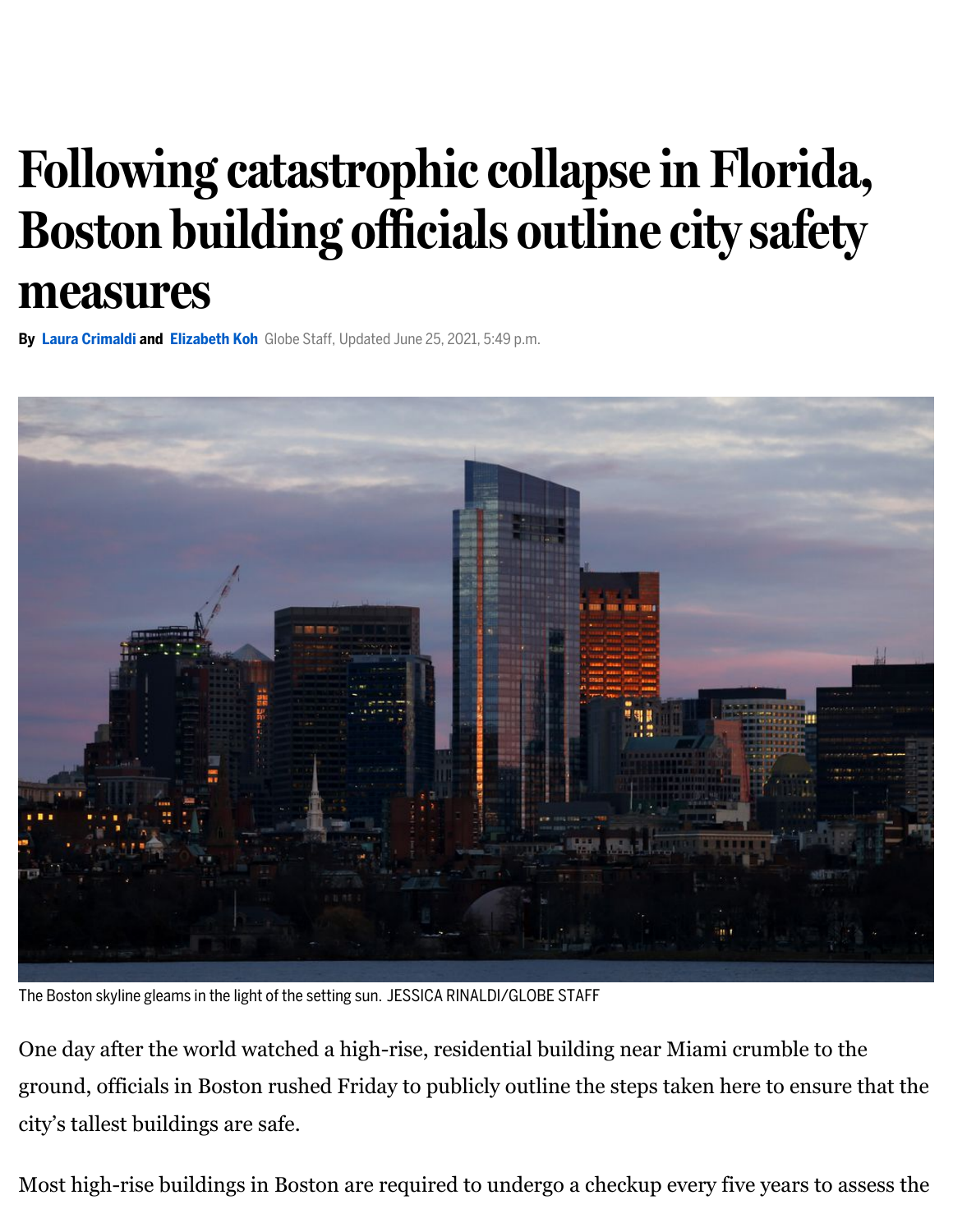structural integrity of their exterior walls, said Sean Lydon, interim commissioner of the city's inspectional services department. "Quite frequently," he added, those close inspections identify problem areas that must be corrected immediately.

"We are very proactive on the structural integrity of the buildings," said Lydon, who is certified as a building inspector. "It's an eye opener for people. Keep your eye out. Your eyes will tell you a lot. … Look at your building."

Speaking to reporters a day after a 12-story oceanfront condo building partially collapsed in Surfside, [Fla., Lydon expressed confidence in the city's approach to checking the safety of](https://www.bostonglobe.com/2021/06/24/nation/multi-level-building-collapses-miami/?p1=Article_Inline_Text_Link&p1=Article_Inline_Text_Link) Boston's tallest structures.

The cause of the Florida building collapse remained unknown Friday afternoon. Four people were confirmed dead and as many as 159 people were unaccounted for, officials said.



In Boston, officials adopted an ordinance in 1995 requiring high-rise owners to give the city every five years an inspection report that documents the condition of their building's exterior walls. The requirement applies to buildings that are at least 70 feet high, or about five stories.

The inspection report must be authored by an architect or engineer, according to the ordinance. Meanwhile, unoccupied high-rise buildings are inspected annually.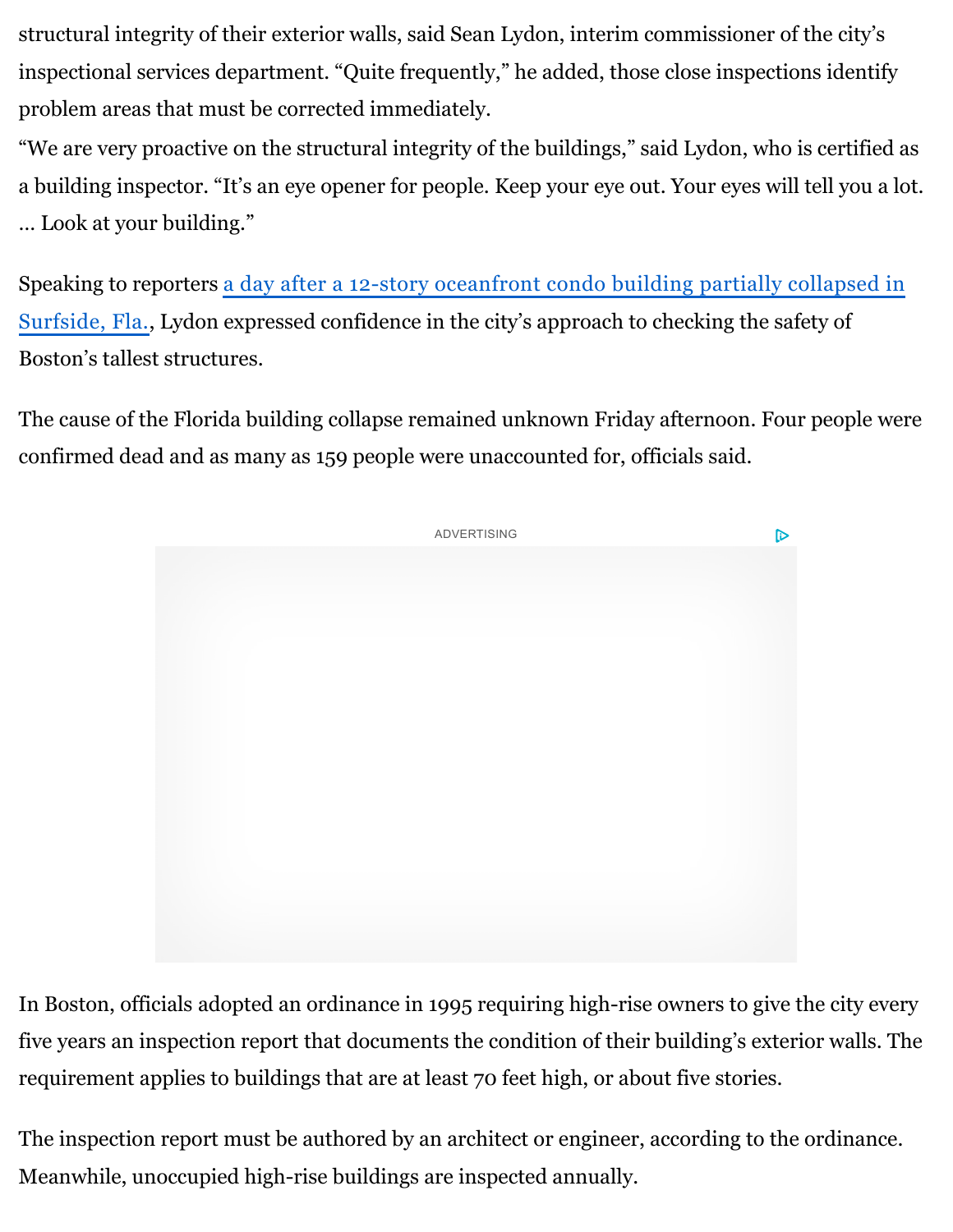Lydon estimated the rules cover at least 50 buildings in the city. He noted there are some properties currently under orders to repair problems identified during the inspection process.

Lydon couldn't provide details Friday about the specific properties that are required to make repairs, but said none of the buildings had to be evacuated and none of the conditions are lifethreatening.

When repairs are needed to unsafe walls, the city may order the building owner to install netting around the property or close surrounding streets, Lydon said.

Donald Dusenberry, a forensic expert in structural engineering, told the Globe that structural issues can sometimes escape scrutiny and noted the distinction between exterior wall checkups and interior issues.

"Most of those inspections are intended to evaluate whether there are hazards to people outside the building. They're not so much focused on whether the structure of the building itself has still had integrity," said Dusenberry, a former president of the Structural Engineering Institute.

Since 2010, city of Boston inspectors have issued more than 200 violations for unsafe structures, and 27 of those tickets are currently considered open, according to data posted on a city website. Four of the open tickets for unsafe structures were issued in 2017 to two different properties in South Boston, the data show.

On Friday, an ISD spokeswoman said the agency was reviewing the data and expected to have more information about the open violations by early next week. The department also provided photographs showing telltale signs of unsafe conditions, including loose nails and screws in brick walls, crumbling mortar, and foam used to seal large gaps.

Mehrdad Sasani, a Northeastern University professor who has studied building collapses, said tragedies like the one in Surfside are rare. Catastrophes are often caused by several factors such as design and construction issues, long-standing deterioration, or excessive use that overloads a building's structural capacity, he said.

"It's rarely just one thing that could lead to collapse," said Sasani, who teaches civil and environmental engineering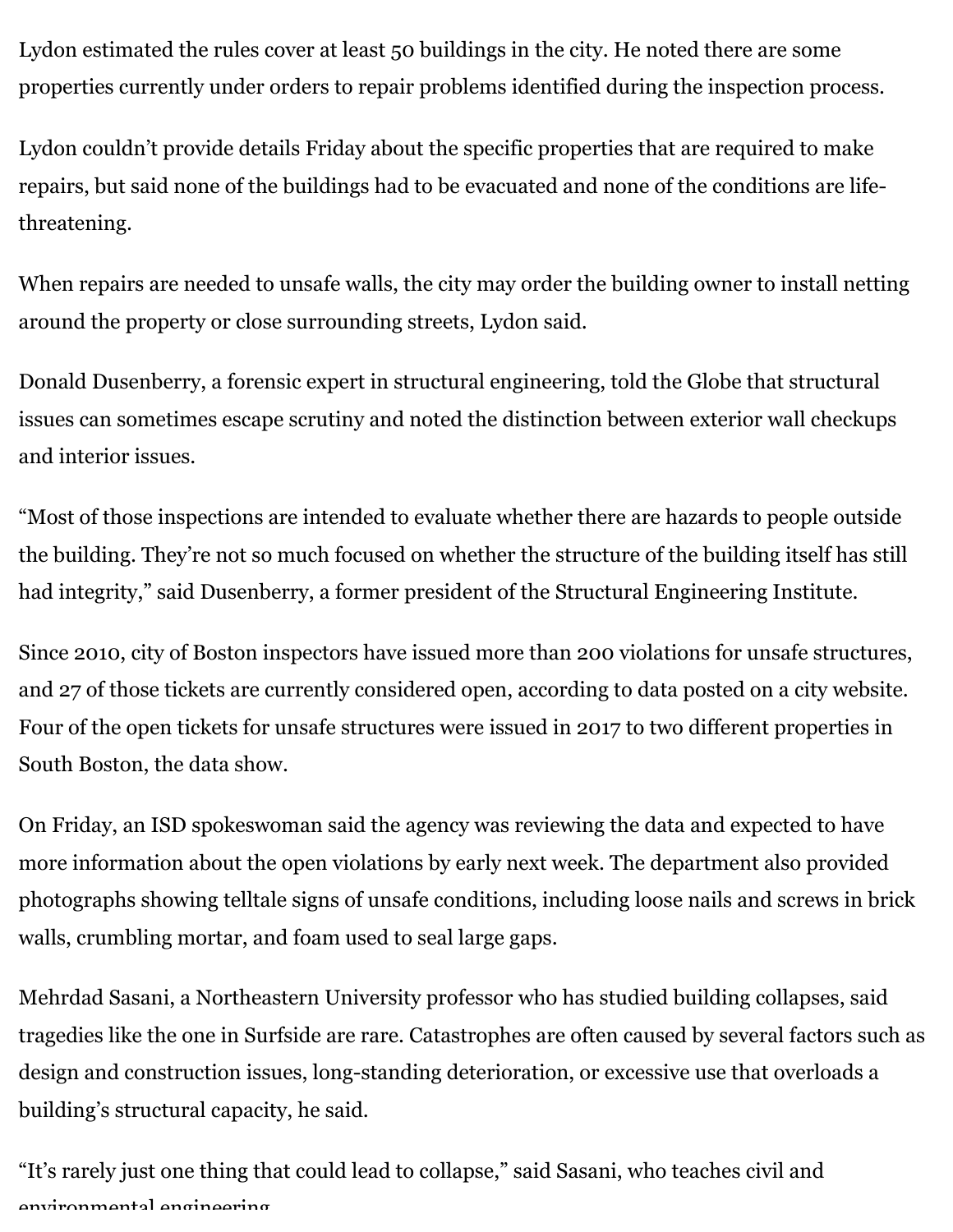In 1971, Boston experienced a building collapse on a similar scale to the one in Surfside, Sasani said. Most of a 16-story apartment building on Commonwealth Avenue fell to the ground during the last phase of construction. The collapse — which occurred when concrete was being poured for the top floor of the building — killed 4 and injured dozens more.

Even when buildings are under structural stress, they should be designed to give enough warning that something is wrong rather than fail catastrophically at once, he said.

"You'd see some cracks somewhere, some vibration, something that would lead to the idea that there's something wrong here," Sasani said.

While building codes have improved over time, he said, retrofitting old buildings to comply is usually prohibitively expensive and rarely happens unless a building is already being upgraded for other reasons.

Lydon, Boston's inspections commissioner, said visual inspections are among the most effective ways to detect unsafe conditions, though radio waves can also be used to identify defects, according to Lydon.

"The exterior will tell you a lot," he said. "If you see a watermark, you could have some problems."

In the Northeast, rain and snow are most commonly to blame for causing water damage that compromises a building's structural integrity, Lydon said.

Portions of the city like Back Bay, the South End, and Fenway, were constructed on filled tidelands with wood pile foundations that could be damaged if groundwater levels drop.

The city has adopted a Groundwater Conservation Overlay District to make sure builders in those neighborhoods have a plan for preserving groundwater levels there, Lydon added.

*Material from the Associated Press was used in this report.*